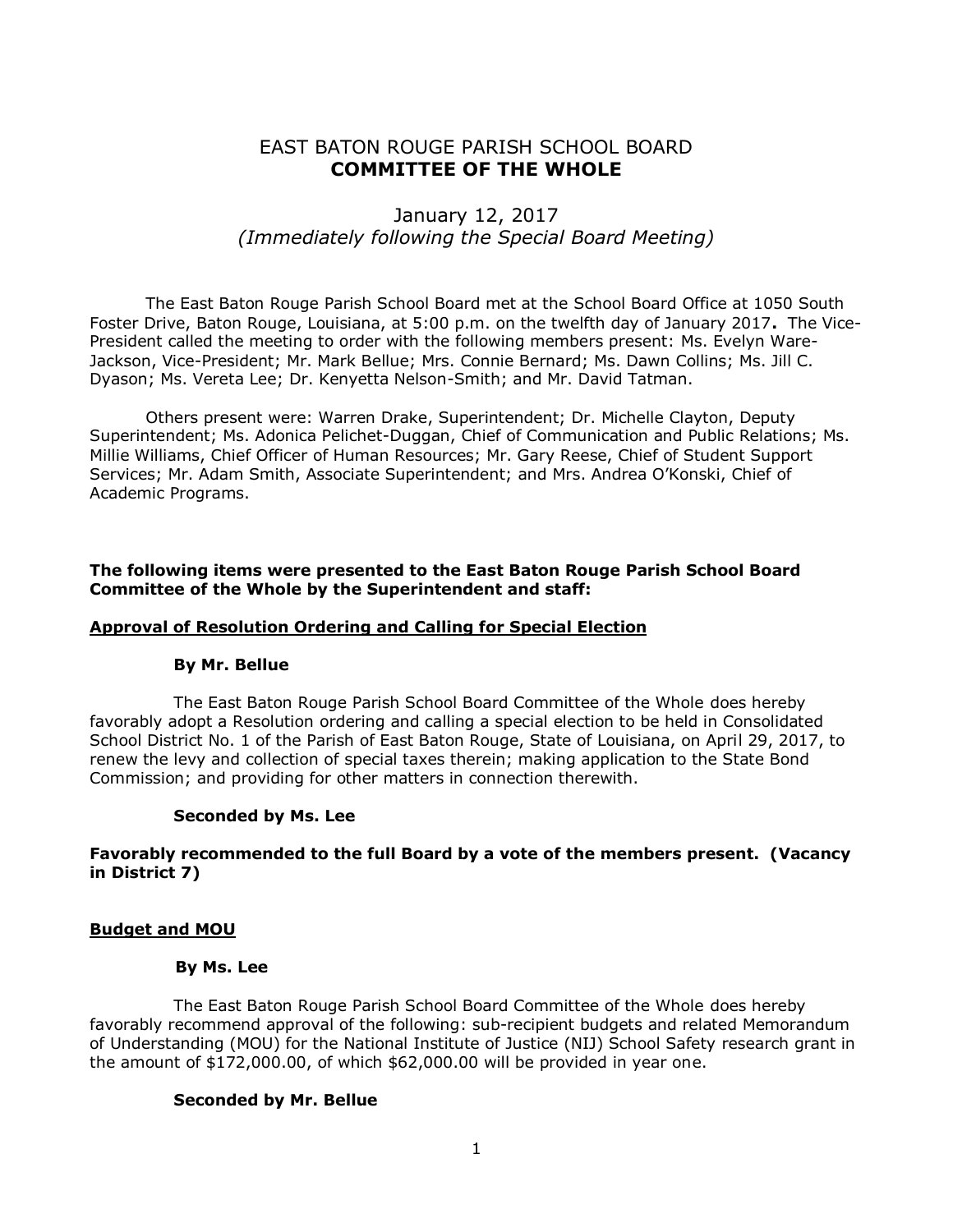## **Favorably recommended to the full Board by a vote of the members present. (Vacancy in District 7)**

## **Network Mentor Grant**

# **By Ms. Lee**

The East Baton Rouge Parish School Board Committee of the Whole does hereby favorably recommend approval of the following grant:

> a) Network Mentor in the amount of \$2,000.00 to provide teachers from Broadmoor and Glen Oaks High Schools with resources and training regarding the Nepris System.

## **Seconded by Dr. Nelson-Smith**

## **Favorably recommended to the full Board by a vote of the members present. (Vacancy in District 7)**

# **Professional Services Turner, LLC, Nursing**

## **By Mr. Tatman**

The East Baton Rouge Parish School Board Committee of the Whole does hereby favorably recommend the following: professional services contract between the East Baton Rouge Parish School Board and Turner, LLC, Nursing in an amount not to exceed \$385,000.00 to provide LPN nursing services at five (5) schools for the 2016-2017 school year.

## **Seconded by Dr. Nelson-Smith**

#### **Favorably recommended to the full Board by a vote of the members present. (Vacancy in District 7)**

## **Memorandum of Understanding**

## **By Mr. Bellue**

The East Baton Rouge Parish School Board does hereby give authorization to enter into A Memorandum of Understanding between the East Baton Rouge Parish School Board and Type 2 charter schools in order to meet the requirements of Act 480 of the 2016 Regular Legislative Session as it relates to student enrollment and attendance.

## **Seconded by Mr. Tatman**

**Favorably recommended to the full Board by a vote of the members present. (Vacancy in District 7)**